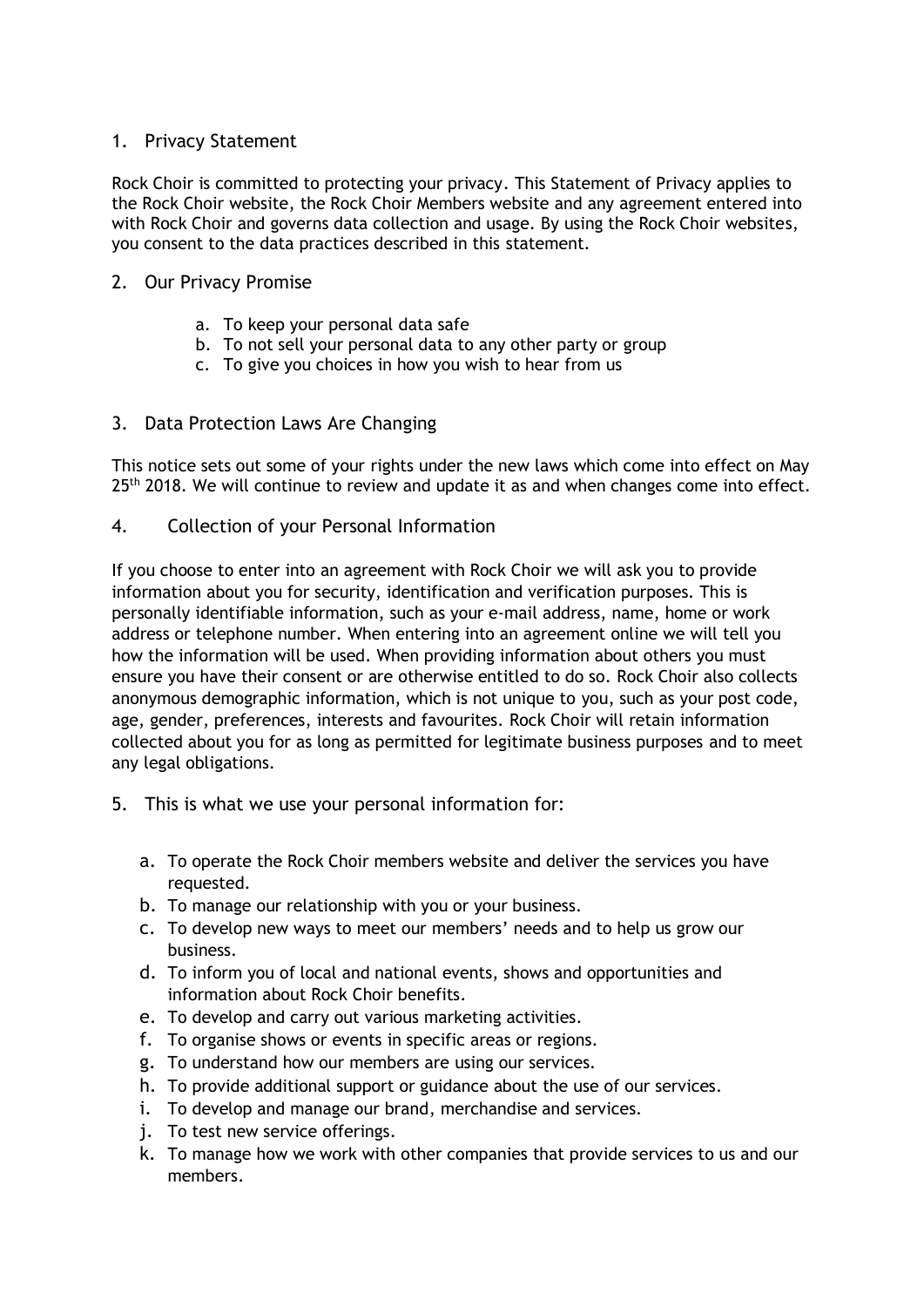- l. To make and manage financial payments.
- m. To collect and recover money that is due to us.
- n. To obey laws and regulations that may apply to us.
- o. To enable us to respond to complaints and seek to resolve them.
- p. To run our business in an efficient and proper manner.
- q. To enable us to exercise our rights as set out in agreements or contracts.
- 6. We collect personal information about you:

We may collect information about you or your business from some or all of these sources:

- a. Data that you provide to us:
	- 1. When you register for a taster session retained for 90 days if you don't become a member.
		- o First name
		- o Last name
		- o Email address
		- o Contact number
	- 2. When you join Rock Choir as a member retained for the duration of your membership and/or as required by law.
		- o First name
		- o Last name
		- o Email address
		- o Contact number
		- o Date of birth
		- o Proof of age
		- o Postal address
		- o How you heard about us
		- o Harmony part
	- 3. When you undertake the activities of a Prefect copies of originals retained only until DBS verified.
		- o First name
		- o Last name
		- o Previous names
		- o Addresses for 5 years
		- o 2 forms of identification
		- o Utility bill
	- 4. When you call us on the phone only retained if required to meet Rock Choir obligations and as required by law.
		- o Information dependent on call
	- 5. When you email us or write us a letter only retained if required to meet Rock Choir obligations and as required by law.
		- o Information dependent on content of letter
	- 6. When you speak with a choir leader directly or their approved deputy only retained if required to meet Rock Choir obligations and as required by law. o Information dependent on conversation.
	- 7. When you use our website.
		- o Cookies as described in this document
	- 8. When you enter one of our competitions retained only until the competition is completed.
		- o Information dependent on competition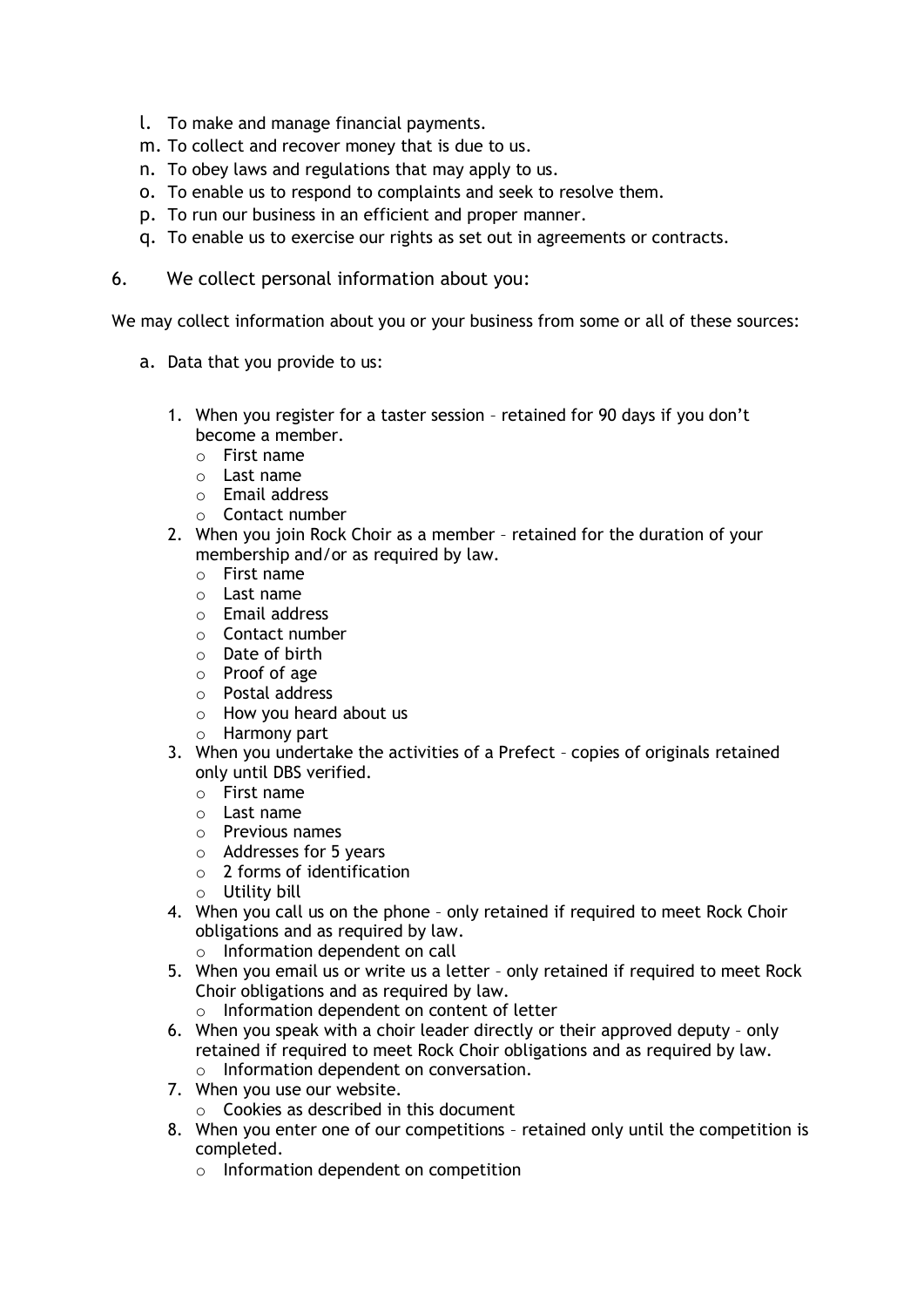- 9. If you take part in a survey retained only until the data has been compiled and summary results collated.
	- o Information dependent on survey
- 10. Information provided to our choir leader or their approved deputy only retained if required to meet Rock Choir obligations and as required by law. o Information dependent on situation
- 11. Information provided when entering into a business agreement information dependent on agreement so includes but is not limited to:
	- o Contact name
	- o Business address
	- o Contact email
	- o Contact telephone number
	- o Company registration
	- o VAT registration
	- o Bank information
- 7. Data we collect when you are using the services we provide:
	- a. Profile and usage data. This includes the profile you create on our members website when you register for a taster session or when you join as a member. It also includes data we collect from our systems about how you are using the services we provide. This is collected from the devices you use to access these online services.
		- o Login success/failure
		- o Resource download statistics
	- b. There is also information about your computer hardware and software that is automatically collected by Rock Choir. This information can include:
		- o Your IP address
		- o Browser type
		- o Domain names
		- o Access times and referring website addresses.

This information is used by Rock Choir for the operation of the service, to maintain quality of the service, and to provide general statistics regarding use of the Rock Choir website.

8. Data from third parties we may work with from time to time:

- a. Financial service providers who manage fee collection on our behalf.
- b. Sources of public information such as Companies House.
- c. Government and law enforcement agencies as applicable.
- d. Agents that may work on our behalf.
- e. Social networks please keep in mind that if you directly disclose personally identifiable information or personally sensitive data through Rock Choir public message boards, this information may be collected and used by others. Note: Rock Choir does not read any of your private online communications.
- f. Market researchers.

Rock Choir does not collect, use or disclose sensitive personal information, such as race, religion, or political affiliations, without your explicit consent.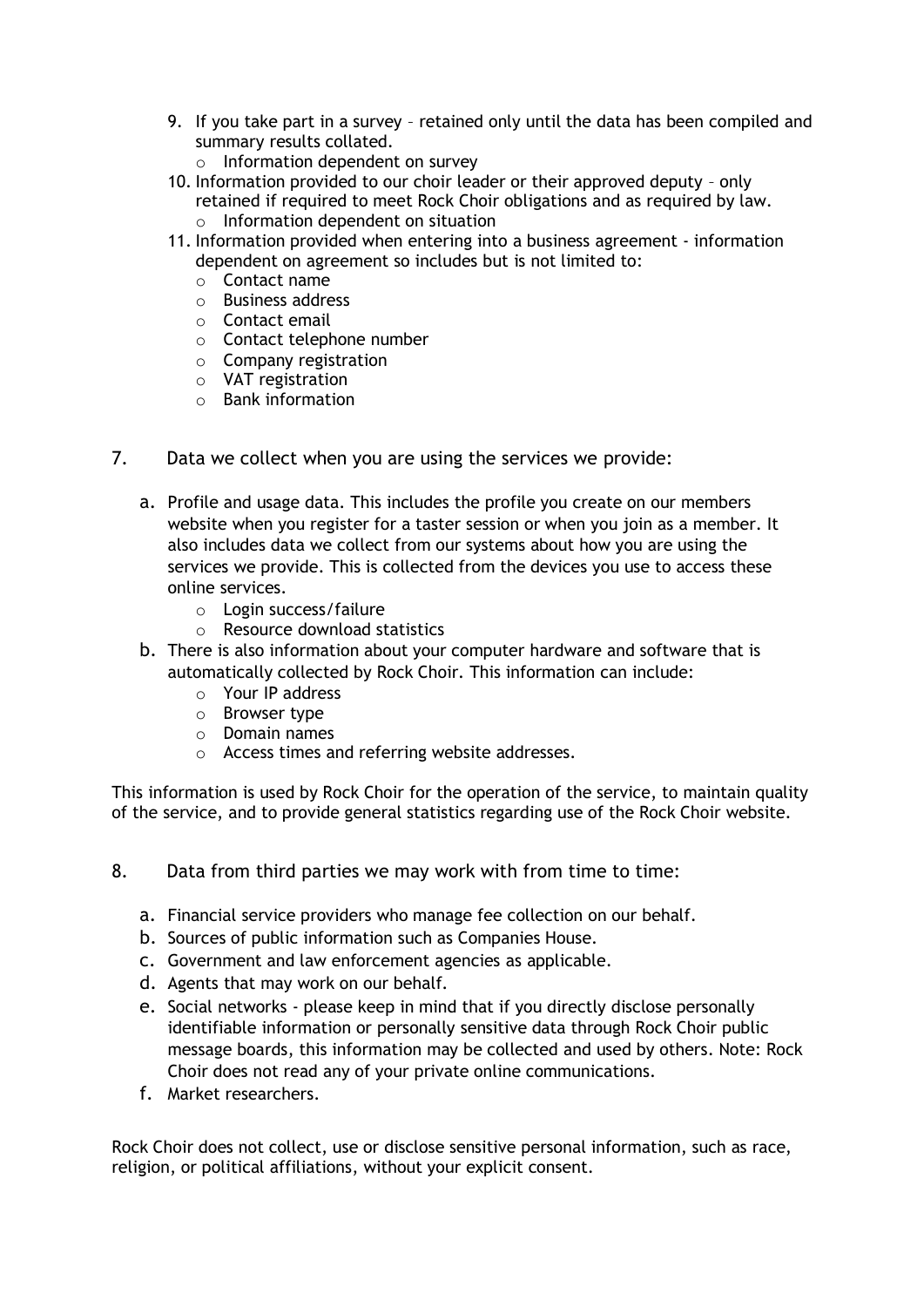Rock Choir encourages you to review the privacy statements of websites you choose to link to from Rock Choir so that you can understand how those websites collect, use and share your information. Rock Choir is not responsible for the privacy statements or other content on websites outside of the Rock Choir and Rock Choir family of websites.

- 9. Who we will share your personal information with:
	- a. We may share your personal information with the following organisations:
		- 1. Choir leaders or their approved deputies who may run our rehearsals from time to time.
		- 2. Any party that may be linked to you or the business product or service you provide.
		- 3. Any organisation you ask us to share your personal data with.
		- 4. Any mailing or printing agents, contractors and advisors that provide a service to us or act as our agents on the understanding that they keep the information confidential.
		- 5. Anyone to whom we may transfer our rights and duties under any agreement we have with you i.e. for payment processing.
	- b. We may need to share your personal information from time to time with other organisations to assist us in providing you with your membership services:
		- 6. If you pay for your membership by direct debit we may share your data with the direct debit scheme provider.
		- 7. If you pay for your membership by card we may share your data with the credit card scheme provider.
		- 8. Our online Customer Record Management provider.
	- c. We may also share your personal information if Rock Choir changes in the future:
		- 9. Rock Choir may choose to sell, transfer or merge any part of its business or its assets or we may seek to merge or acquire another business.
		- 10. During any such process we may share your data with other parties however this is only if the other party agrees to keep your data safe, private and secure.
		- 11. If such an event occurs then the other party may use your data in the same way as has been set out within this notice.
- 10. Sending Data Outside of the European Economic Area (EEA)

We do currently send your data outside of the EEA to follow your instructions, to comply with legal duty or to work with our agents, advisers and suppliers who Rock Choir uses to help run our business and membership services. If in future we do transfer information outside of the EEA we will ensure that the receiver agrees to only use your personal data in accordance with our instructions and that it is protected in the same manner as if it was being used within the EEA. To do this we will adopt the following safeguards: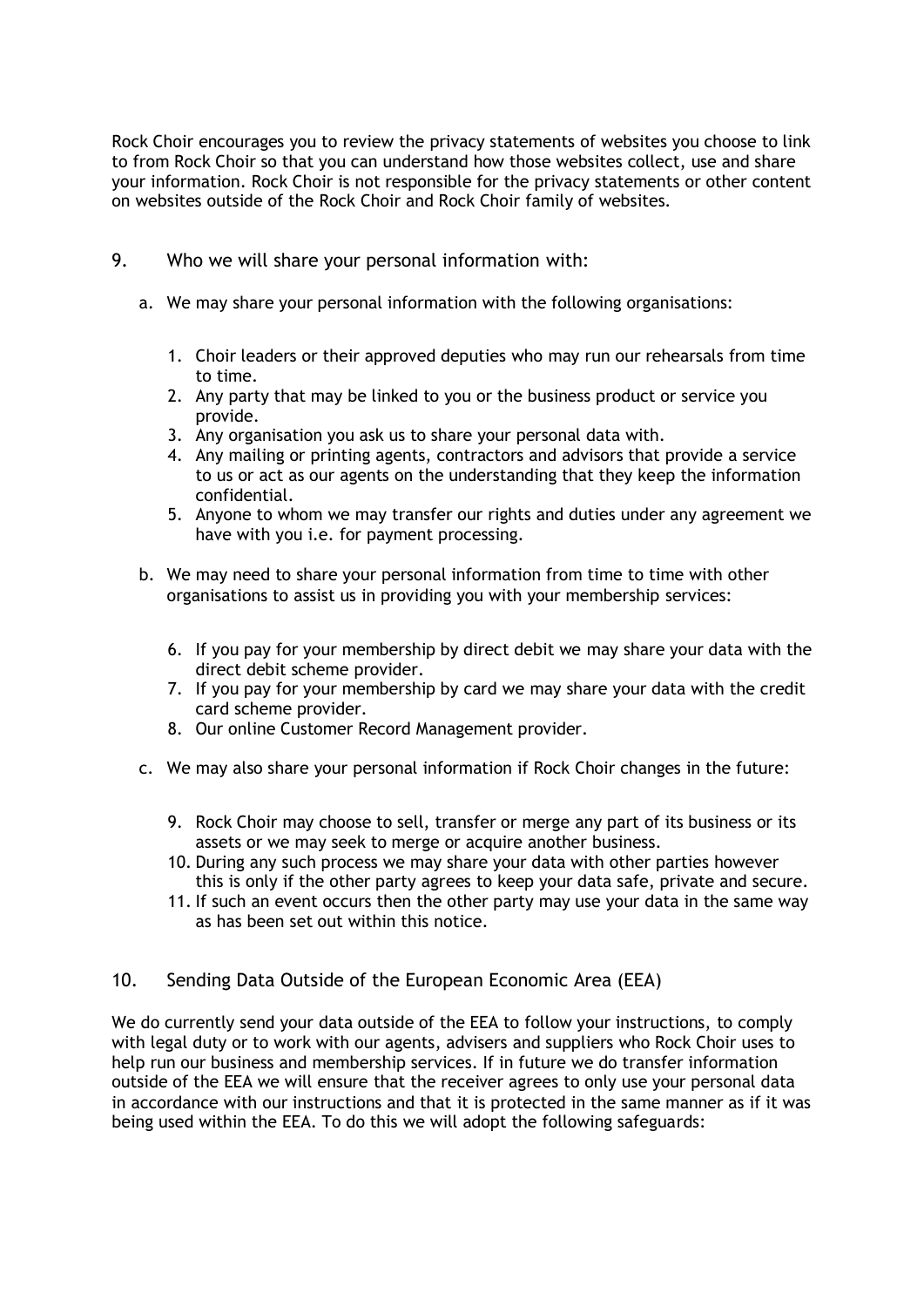- a. Rock Choir will put in place a contract with the recipient that obligates them to protect it to the same standards as the EEA requires. You can find more information on the European Commission Justice website.
- b. We will transfer it to a non-EEA country with privacy laws that provide the same protection as the EEA. You can find more information on the European Commission Justice website.
- c. Transfer it to organisations that are part of Privacy Shield. Privacy Shield is a framework that sets the privacy standards for data that may be sent between the US and EU countries. This framework ensures those standards are similar to those within the EU. You can find more information on the European Commission Justice website.
- 11. How long do we keep this Information about you?

We keep information in line with our retention policy. These retention periods are in line with the length of time we need to keep your personal information in order to manage and administer your membership. They also take into account our need to meet any legal, statutory and regulatory obligations. These reasons can vary from one piece of information to the next. In all cases our need to use your personal information will be reassessed on a regular basis and information which is no longer required will be disposed of securely.

12. If you don't wish to give us personal information

Under the contracted terms of Rock Choir membership, we may need to collect personal information about you. If you choose not to give us this personal information it will prevent Rock Choir from being able to meet its obligations. It may also mean that we are unable to perform services required to run your membership and may result in Rock Choir having to cancel your membership. Any data collection that is optional will be made clear at the time of collection.

#### 13. Marketing

Rock Choir also uses your personal data to inform you of other products or services available from Rock Choir and its affiliates. Rock Choir may also contact you via surveys to conduct research about your opinion of current services or of potential new services that may be offered.

Rock Choir does not sell, rent or lease its customer lists to third parties. Rock Choir may, from time to time, contact you about a particular offering, event, opportunity that may be of interest to you. In addition, Rock Choir may share data with trusted partners to help us perform statistical analysis, send you email or postal mail, provide customer support, or arrange for deliveries. All such third parties are prohibited from using your personal information except to provide these services to Rock Choir, and they are required to maintain the confidentiality of your information.

Rock Choir keeps track of the websites and pages our customers visit within Rock Choir, in order to determine what Rock Choir services are the most popular. This data is used to deliver customized content and advertising within Rock Choir to customers whose behaviour indicates that they are interested in a particular subject area.

Rock Choir websites will disclose your personal information, without notice, only if required to do so by law or in the good faith belief that such action is necessary to: (a) conform to the edicts of the law or comply with legal process served on Rock Choir or the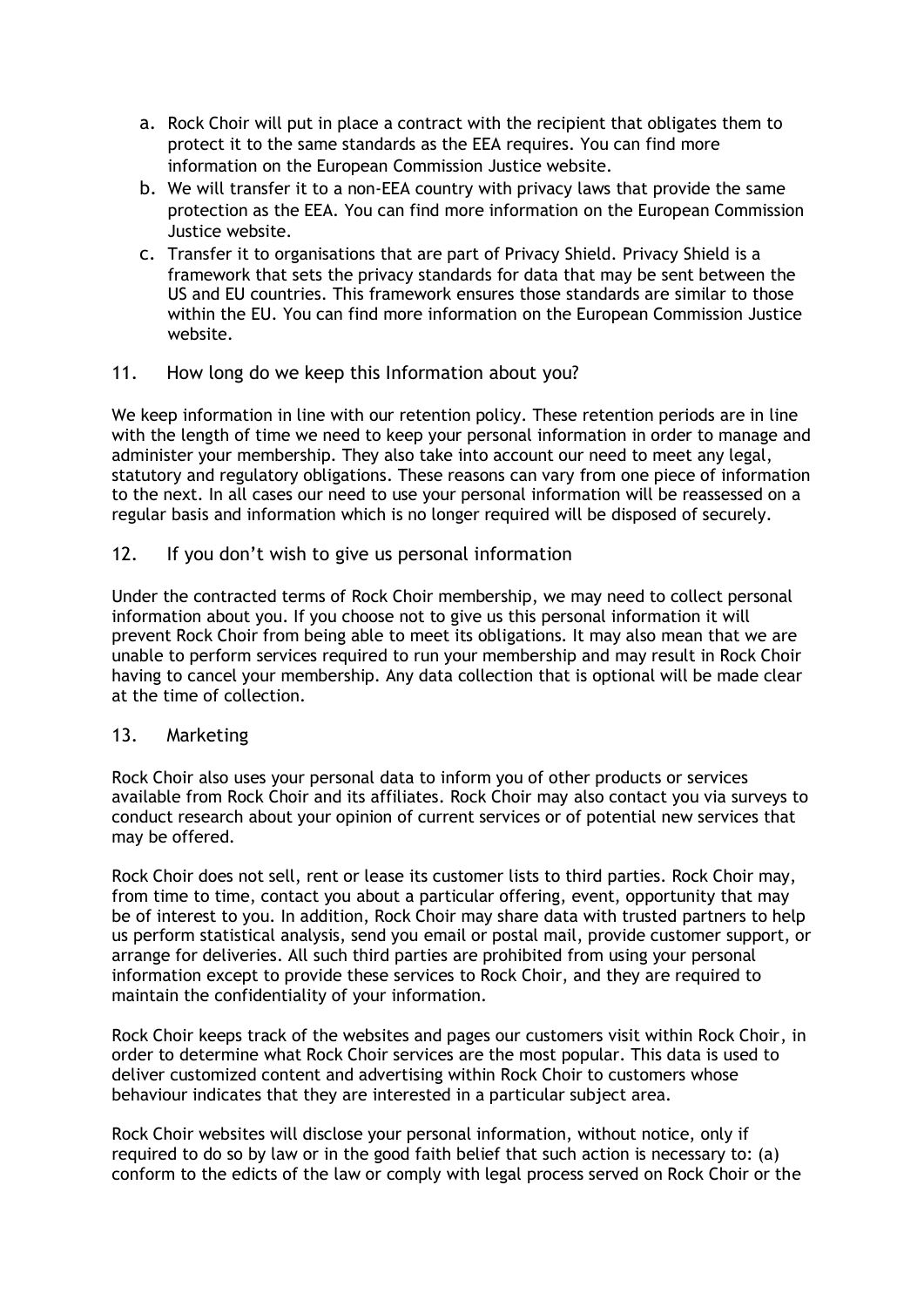site; (b) protect and defend the rights or property of Rock Choir; and, (c) act under exigent circumstances to protect the personal safety of users of Rock Choir, or the public.

14. Accuracy of information

In order to provide the highest level of customer service possible, we need to keep accurate personal data about you. We take reasonable steps to ensure the accuracy of any personal data or sensitive information we obtain. We ensure that the source of any personal data or sensitive information is clear and we carefully consider any challenges to the accuracy of the information. We also consider when it is necessary to update the information, such as name or address changes and you can help us by informing us of these changes when they occur.

- 15. Data subject rights
	- a. Subject access requests

The General Data Protection Regulation (GDPR) grants you the "data subject" the right to access particular personal data that we hold about you. This is referred to as a subject access request. We shall respond promptly, and certainly within one calendar month from the point of receiving the request and all necessary information from you. Our formal response shall include details of the personal data we hold about you, including the following:

- 1. sources from which we acquired the information;
- 2. the purposes for processing the information;
- 3. persons or entities with whom we are sharing the information.
- b. Right to rectification

You shall have the right to obtain from us, without undue delay, the rectification of inaccurate personal data we hold concerning you. Taking into account the purposes of the processing, you the data subject, shall have the right to have incomplete personal data completed, including by means of providing a supplementary statement.

c. Right to erasure

You, the data subject, shall have the right to obtain from us the erasure of personal data concerning you without undue delay where not required to be maintained by us by law. If you do not wish us to hold the minimum personal data required for us to manage your membership of Rock Choir we will terminate your membership. In these circumstances Rock Choir will retain the information required by law for the relevant period.

d. Right to restriction of processing

Subject to exemptions, you, the data subject, shall have the right to obtain from us restriction of processing where one of the following applies:

1. the accuracy of the personal data is contested by you, the data subject, and is restricted until the accuracy of the data has been verified;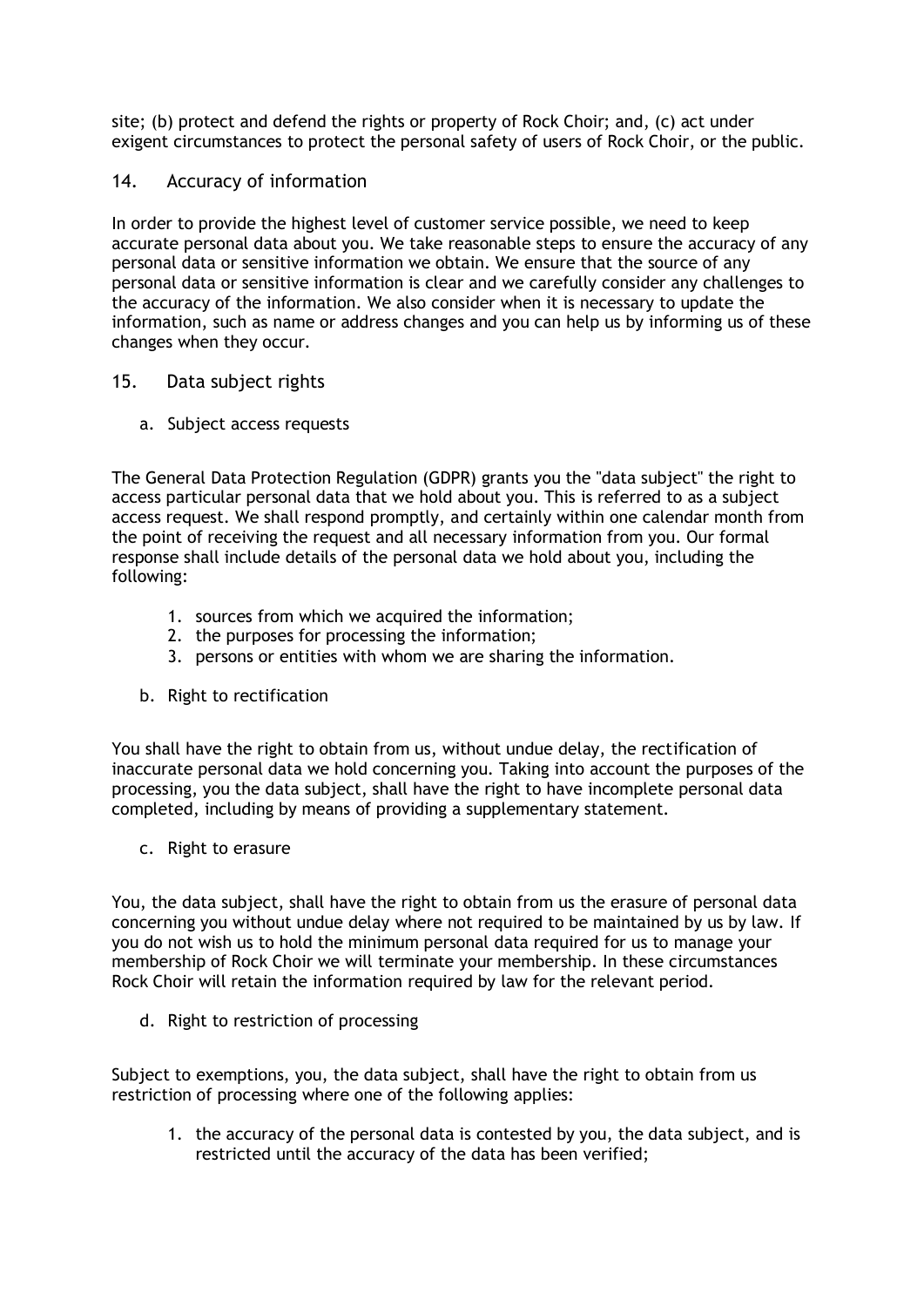- 2. the processing is unlawful and you, the data subject, oppose the erasure of the personal data and instead request the restriction in its use;
- 3. we no longer need the personal data for the purposes of processing, but it is required by you, the data subject, for the establishment, exercise or defence of legal claims;
- 4. you, the data subject, have objected to processing of your personal data pending the verification of whether there are legitimate grounds for us to override these objections.
- e. Notification obligation regarding rectification or erasure of personal data or restriction of processing

We shall communicate any rectification or erasure of personal data or restriction of processing as described above to each recipient to whom the personal data has been disclosed, unless this proves impossible or involves disproportionate effort. We shall provide you, the data subject, with information about those recipients if you request it.

f. Right to data portability

You, the data subject, shall have the right to receive your personal data, which you have provided to us, in a structured, commonly used and machine-readable format and have the right to transmit this data to another controller, without hindrance from us.

g. Right to object

You, the data subject, shall have the right to object, on grounds relating to your particular situation, at any time to the processing of personal data concerning you, including any personal profiling; unless this relates to processing that is necessary for the performance of a task carried out in the public interest or an exercise of official authority vested in us. We shall no longer process the personal data unless we can demonstrate compelling legitimate grounds for the processing, which override the interests, rights and freedoms of you, the data subject, or for the establishment, exercise or defence of legal claims.

h. Right to not be subject to decisions based solely on automated processing

We do not carry out any automated processing, which may lead to an automated decision based on your personal data.

#### 16. Invoking your rights

If you would like to invoke any of the above data subject rights with us, please write to us at Unit 7 Hurlands Business Centre, Hurlands Close, Farnham, Surrey, GU9 9JE addressing your letter for the attention of our Data Protection Administrator or email the same to office@rockchoir.com

#### 17. Use of Cookies

The Rock Choir websites use "cookies" to help you personalize your online experience. A cookie is a text file that is placed on your hard disk by a web page server. Cookies cannot be used to run programs or deliver viruses to your computer. Cookies are uniquely